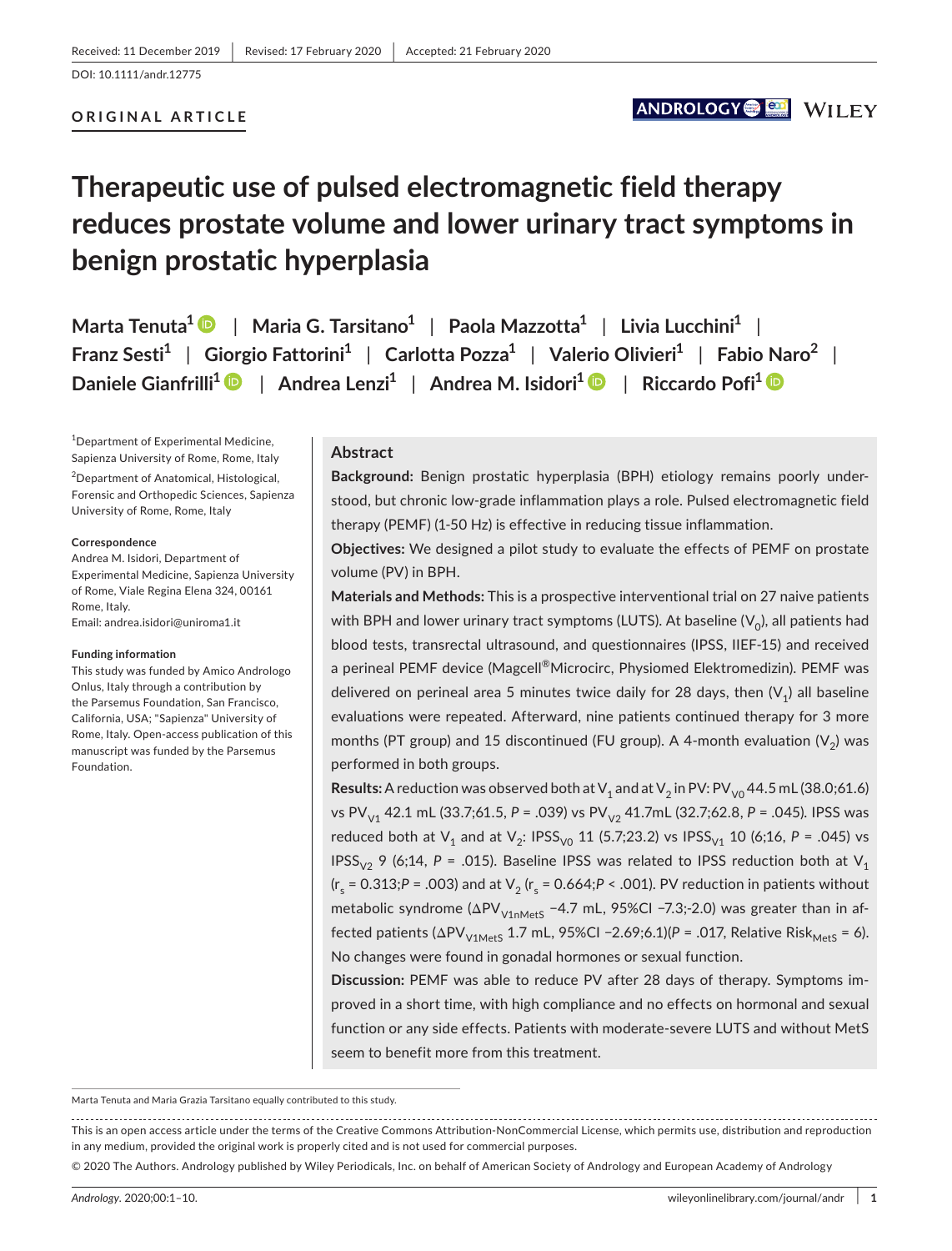**Conclusion:** PEMF reduces PV and improves LUTS in a relative short time, in BPH patients. These benefits seem greater in those patients with moderate-severe LUTS but without MetS.

**KEYWORDS**

BPH, LUTS, PEMF, prostate volume, IPSS, inflammation

## **1** | **INTRODUCTION**

Benign prostatic hyperplasia (BPH) is a prostate volume (PV) enlargement due to a non-malignant cellular proliferation of the parenchyma and stroma of the gland, mainly in the transition area. BPH is a common age-related pathology, often causing lower urinary tract symptoms (LUTS) due to compression of the urethra by the enlarged prostate, which reduces the quality of life of affected patients.<sup>1,2</sup>

The underlying etiology is not completely understood yet. Risk factors include age, diabetes, cardiovascular disease, hypertension, and metabolic syndrome (MetS).<sup>3</sup> Due to the wide expression of androgen receptors (AR), hormonal stimulation of prostate growth may play a role<sup>4</sup>: This is mainly due to dihydrotestosterone (DHT), an active metabolite with a higher affinity for the AR compared with testosterone. However, the most supported etiological hypothesis for BPH identifies inflammatory damage<sup>5,6</sup> as the trigger for subsequent fibrosis and tissue hypoxia resulting in structural changes in the prostate. $^{7,8}$  To confirm this, some histological studies have shown intraprostatic inflammatory infiltration in 43%-98% of BPH tissues. $9,10$  During inflammation, in fact, mitogen substances (cytokines, growth factors) are released, causing abnormal proliferation of prostatic cells and stroma<sup>11,12</sup> (Figure 1). The net result is the triggering of a vicious cycle of inflammation-fibrosis-hypoxia-inflammation which in turn causes glandular remodeling, alteration of prostatic architecture, and adenoma's growth. This etiopathogenetic hypothesis represents the rationale of our study.

Pulsed electromagnetic field therapy (PEMF) consists of low-frequency pulsed energy waves (1-50 Hz)<sup>13</sup> that have been employed for many therapeutic purposes mainly because of its anti-inflammatory effect.<sup>14</sup> Moreover, many studies have shown that it is a safe procedure, without side effects.<sup>15</sup>

The biophysical mechanism of PEMF efficacy is likely to involve an electrochemical model of the cell membrane<sup>16</sup> with intracellular pathways that promote angiogenesis, vasodilatation, and tissue remodeling. The overall effect is reduction in tissue hypoxia<sup>17</sup> (Figure 1).

Traditional BPH treatment, together with lifestyle changes, $18$ includes medical and surgical therapy.<sup>19,20</sup> However, they are both expensive<sup>21</sup> and can have side effects<sup>22</sup> (anejaculation, erectile dysfunction, surgery risks). These factors have led to a growing interest in alternative, non-invasive procedures for BPH treatment. To date, two studies have used PEMF in BPH treatment, with different inoffice devices, study designs, and outcomes.<sup>23,24</sup>

The aim of our study was to evaluate the efficacy of magnetotherapy on BPH using a patient-applied handheld PEMF device: the main outcome measure was PV reduction after 28 consecutive days of PEMF therapy. Secondary outcomes were changed in PV after 4 months and changed in LUTS during treatment.

## **2** | **MATERIALS AND METHODS**

#### **2.1** | **Study population**

This is a longitudinal, prospective, interventional pilot study performed in Policlinico Umberto I, Rome, Italy.

We selected 27 male Caucasian patients with diagnosis of BPH and/or referring LUTS among those who underwent an andrological examination from April to December 2018 in our Unit. All patients signed a written informed consent before enrollment.

Exclusion criteria were as follows: any medical treatment for LUTS, androgens, gonadotropins, or cortisone therapy; previous prostatic surgery; PSA values > 10 ng/mL, $^{25}$  urogenital malformations, genetic syndromes, ongoing tumors, and autoimmune diseases; pacemakers and automatic implantable cardioverter defibrillators.<sup>26</sup>

## **2.2** | **Sample size**

Sample size was calculated with the optimal two-stage design<sup>27</sup>: the null hypothesis that *P* ≤ .35 versus the alternative that *P* ≥ .60 has an expected sample size of 16.04 and a probability of early termination of 0.609. If the therapy is not effective, there is a 0.046 probability of concluding that it is (the target for this value was 0.05). If the therapy is effective, there is a 0.195 probability of concluding that it is not (the target for this value was 0.20). After testing the therapy on nine patients in the first stage, the trial was supposed to be terminated if three or fewer respond. If the trial goes on to the second stage, a total of 27 patients should be studied. If the total number responding is less than or equal to 13, the therapy is rejected.

The first stage was completed in August 2018:six of the first nine patients reported a variable degree of response in terms of PV. Therefore, the second stage started in September 2018. Enrollment was completed in December 2018, and the study ended in April 2019.

### **2.3** | **Study design**

The study was structured into three visits: (a) a screening visit for evaluation of inclusion and exclusion criteria, presentation of the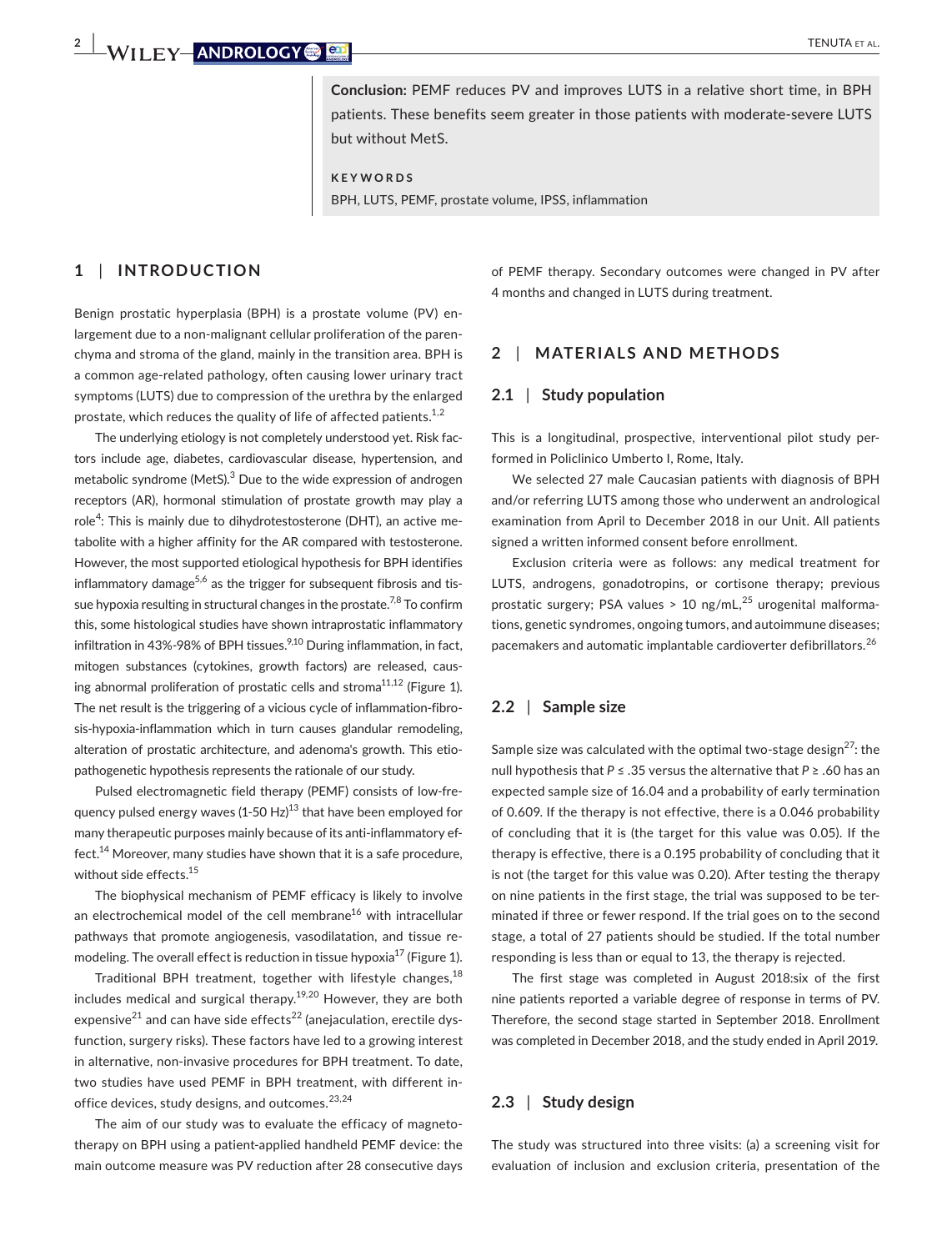

**FIGURE 1** Inflammatory hypothesis underlying BPH pathogenesis and biophysical mechanism of PEMF efficacy: during inflammation mitogen substances such as cytokines (IL-2, IL-4, IL-8, IL-15, IL-17, IFN-γ) and growth factors (VEGF, TGF-β, FGF-2, FGF-7) are released, resulting in an abnormal proliferation of prostatic cells and stroma. FGFs primarily stimulate fibroblasts to produce fibromuscular tissue and also stimulate angiogenesis, proliferation, and differentiation of stromal and epithelial prostatic cells. The TGF-β stimulates the differentiation of smooth muscle cells and the development of abundant extracellular matrix. The overproduction of stroma strongly increases oxygen consumption, and it is therefore responsible for hypoxia in the transition zone of the prostate. Hypoxia itself activates several signaling pathways that regulate angiogenesis and tissue proliferation. Furthermore, local hypoxia promotes the release of reactive oxygen species (ROS) that, in turn, stimulate the release of growth factors (IL-8, FGF-7, TGF-β, FGF-2) and consequent glandular hyperplasia. The biophysical mechanism of PEMF efficacy is likely to involve an electrochemical model of the cell membrane: PEMF seems to increase intracellular calcium (Ca<sup>2+</sup>) binding to calmoduline. This bond activates the calmoduline pathway which catalyzed endothelial nitric oxide synthase isoform (eNOS), an enzyme responsible for the synthesis of nitric oxide (NO) and citrulline from L-arginine and  $O_2$ . NO activates an anti-inflammatory response by recalling lymphocytes from the blood, and it also causes vasodilation with a consequent increase in local blood flow and reduction of hypoxia. Furthermore, NO regulates cGMP signaling cascades that promote angiogenesis and tissue remodeling. The overall effect is a reduction in tissue hypoxia and therefore a reduction in prostatic growth.<sup>6,12,16,17</sup>



protocol, and signature for informed consent; (b) a baseline visit  $(V_0)$ with complete medical history, full physical exam, clinical questionnaires administration, blood tests, transrectal ultrasound (TRUS), handover to patient of PEMF device, and use instructions; (c) a visit after 28 days of PEMF therapy ( $V_1$ ) with same procedures of  $V_0$ .

The primary outcome measure was the PV change at  $V_1$ .

After the  $V_1$ , three patients withdrew from the study for personal reasons, 9 patients were randomized to continue the PEMF up to 3 months (PT group), and 15 stopped the treatment (FU group). In order to evaluate possible time-dependent effects, a further visit  $(V_2)$  was then performed for both groups three months after  $V_1$ , with same procedures.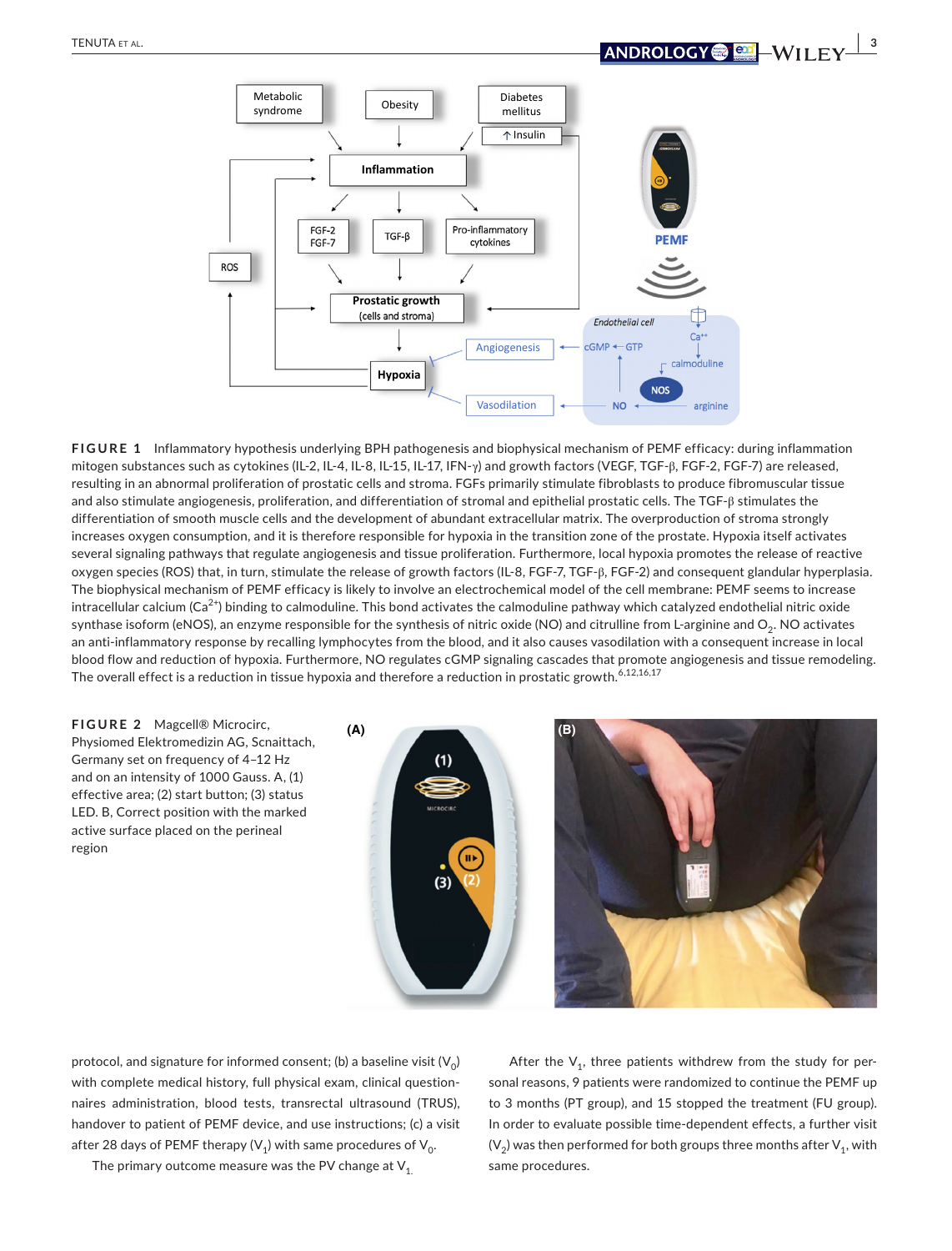#### **2.4** | **Procedures**

The device (Magcell® Microcirc, Physiomed Elektromedizin AG, Scnaittach, Germany, Figure 2), with a frequency of 4-12 Hz and an intensity of 1000 Gauss, was provided to patients at  $V_0$ . Precise use instructions were given to patients: the effective area was to be placed onto the perineal region without pressure. The device was to be kept in place for 5 minutes, twice daily (morning and evening) for 28 consecutive days. Patients were asked to complete a diary of performed administration of the PEMF. A reminder for each administration was completed by an automatic message sent to each patient's cell phone.

Medical history and physical examination (general physical examination, digital rectal exploration, anthropometric measures, blood pressure, and heart rate) were taken at V0.

Self-administered questionnaires were provided to patients at each visit: (a) the International Prostate Symptom Score (IPSS), $^{28}$  consisting of seven questions with scores from 0 to 35 (indicating mild, moderate, or severe symptoms with scores ranging, respectively, from 0 to 7, 8 to 19, or 20 to 35), (b) the International Index of Erectile Function-15 (IIEF-15) for sexual function (with scores  $\leq$  25 indicating the presence of erectile dysfunction). Regarding IPSS, question number 8 was also considered separately as an indicator of quality of life (IPSS-QoL).<sup>29</sup>

Blood samples for full blood count, kidney function, inflammatory markers, lipid and glucose metabolism, and sexual hormones (gonadotropins, total testosterone, estradiol) were performed at each visit at 8.00 AM, in fasting state. PSA was measured at  $V_0$  and  $V_2$ , but not at  $V_1$  for the short time frame occurring from the baseline procedures (DRE and TRUS) which could have been responsible for a high risk of false positives. $30,31$ 

TRUS was performed by two expert operators (GF, VO) using a Philips IU22 units (Philips, Bothell, WA, USA) through a pre-set transrectal 9.5 Mz end-fire probe with patient in left and prone decubitus position. The same patient was examined by the same operator at each visit. PV was calculated using the ellipsoid formula.<sup>32</sup>

#### **2.5** | **Statistical analysis**

Outcome measurements were assessed for normality using the Shapiro-Wilk test, and non-parametric tests were used when violations of parametric test assumptions were evident. Values are then expressed as median and interquartile range (IQR). A Wilcoxon signedrank test was performed to compare the effects of treatment at different timepoint evaluations ( $V_0$  vs  $V_1$  and  $V_2$ ). The Mann-Whitney U test was used to determine whether there were differences between the change over time (delta, Δ) in the two treatment groups. An ANCOVA model was used to determine the effects of the treatment on changes in PV and IPSS among the different timepoints  $(V_0-V_1-V_2)$ , after controlling for baseline values of any dependent variable. A Spearman's rank order correlation was run for baseline univariate correlations.

A first stratification of the cohort was performed based on the severity of LUTS defined as absence or mild symptoms (IPSS < 8, Group 1) or moderate-severe symptoms (IPSS  $\geq$  8, Group 2).

A second stratification was carried out based on the presence or absence of MetS.

A one-way ANOVA was conducted to determine whether there were differences in the ΔIPSS between Group 1 and Group 2 and differences in PV between patients with or without MetS. A twoway ANOVA was conducted to examine the mixed effects of treatment duration (PT/FU) and severity of LUTS (Group 1/Group 2) on IPSS changes.

A relative risk was finally calculated considering the presence or absence of MetS and the treatment response, where responders were defined as patients having a reduction in PV higher than the median of the respective visit ( $\Delta PV_{V1} = PV_1 - PV_0$ ,  $\Delta PV_{V2} = PV_2 - PV_0$ ). A *P*-value < 0.05 was considered statistically significant. Statistical analyses were performed with SPSS Statistics version 25.0 (IBM SPSS Statistics Inc, Chicago, IL, USA).

The protocol has been conducted in accordance with the Declaration of Helsinki and was approved by the internal Ethics Committee of Policlinico Umberto I in Rome (approval number 4906, 31st January 2018).

### **3** | **RESULTS**

#### **3.1** | **Study population**

A total of 30 patients with diagnosis of BPH and/or complaining of LUTS underwent the screening visit from April to December 2018. Three patients were excluded due to suspicious prostatic lesions (n = 2) and intravesical polyp (n = 1) at  $V_0$ . Histology confirmed diagnosis of prostatic adenocarcinomas and bladder urothelial carcinoma.

Therefore, 27 patients were enrolled. Median age was 67 years (59;70). Full blood count, kidney function, and lipid and glucose metabolism were within normal limits. PSA median value was 1.9 ng/ dL (0.7;3.6), PV was 44.5 mL (38.0;61.6), and IPSS was 11 (6;23) (Table 1).

Excellent compliance was observed: all patients used the device properly and attended  $V_1$ . No patient showed signs of discomfort, local, or systemic adverse effects through the trial.

#### **3.2** | **Primary outcome measure**

A significant reduction in PV was observed from  $V_0$  to  $V_1$ : PV<sub>V0</sub> 44.5 mL (38.0;61.6) vs PV<sub>V1</sub> 42.1 mL (33.7;61.5), median difference (ΔPV<sub>V1</sub>) −1.0 mL (−6.0;0.9), *P* = .039 (Table 1).

#### **3.3** | **Secondary outcome measures**

Similarly, IPSS was significantly reduced at  $V_1$ : IPSS<sub>V0</sub> 11 (5.7;23.2) vs IPSS<sub>V1</sub> 10 (6;16),  $P = .045$ . IPSS-QoL also significantly improved at V1: IPSS-QoL<sub>V0</sub> 3 (1;3.25) vs IPSS<sub>V1</sub> 1 (1;3), *P* = .018 (Table 1).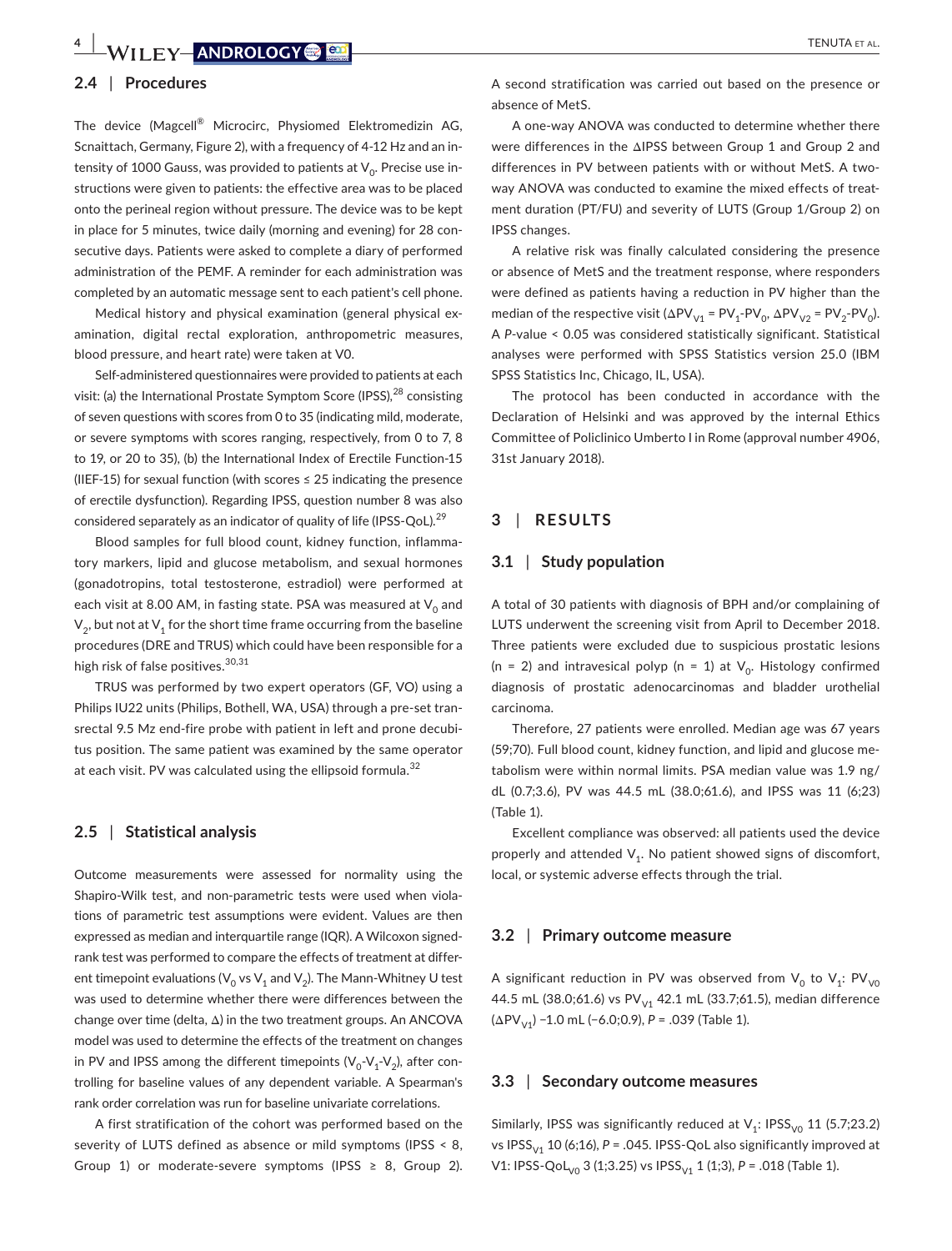**TABLE 1** Characteristic of study population. Comparison between patients (n = 27) before  $(V_0)$  and after 28 days of therapy (V1). Values are expressed in median (IQR). Wilcoxon test *P*-value reported (\**P* < .05). IPSS-QoL corresponds to IPSS question number 8. IIEF-15 domains

|                                         | $V_0$ (n = 27)         | $V_1$ (n = 27)         | P        |
|-----------------------------------------|------------------------|------------------------|----------|
| Age (years)                             | 67 (59;70)             |                        |          |
| BMI ( $\text{kg/m}^2$ )                 | 25.4 (24.7;28.9)       | -                      |          |
| Ultrasound                              |                        |                        |          |
| $PV$ (mL)                               | 44.5 (38.0;61.6)       | 42.1 (33.8;61.5)       | $0.039*$ |
| Adenome volume<br>(mL)                  | 16.7 (12.0;27.3)       | 14.3 (10.1;24.0)       | 0.089    |
| LUTS questionnaire                      |                        |                        |          |
| <b>IPSS</b>                             | 11.0 (5.8;23.2)        | 10.0 (6.0;16.0)        | $0.045*$ |
| IPSS-QoL                                | 3.0(1.0;3.2)           | 2.0(1.0;3.)            | $0.018*$ |
| Sexual function questionnaire (IIEF-15) |                        |                        |          |
| EF                                      | 27.0 (15.0;28.0)       | 27.0 (12.0;28.0)       | 0.417    |
| IS                                      | 9.0(7.0;12.0)          | 10.0(5.0;12.0)         | 0.554    |
| SD                                      | 7.0 (6.0;9.0)          | 8.0(6.0;8.0)           | 0.551    |
| OF                                      | 10.0 (6.0;10.0)        | 10.0 (9.0;10.0)        | 0.152    |
| OS                                      | 8.0(4.0;8.0)           | 8.0(6.0;8.0)           | 0.542    |
| Hormones                                |                        |                        |          |
| FSH (mUI/mL)                            | 7.1(4.2;12.2)          | 6.5(4.4;11.0)          | 0.583    |
| $LH$ (mUI/mL)                           | 3.4(2.3;5.9)           | 3.0(2.1;7.1)           | 0.075    |
| Testosterone<br>(mmol/L)                | 16.0 (13.0;20.3)       | 15.6 (12.6;21.1)       | 0.738    |
| Estradiol (pg/mL)                       | 23.8 (18.9;34.1)       | 21.5 (17.6;25.7)       | 0.073    |
| Lipid and glucose metabolism            |                        |                        |          |
| Glycemia (mg/dL)                        | 97.0 (90.0;108.0)      | 102.0 (94.0;113.0)     | 0.989    |
| HbA1c (%)                               | 5.5(5.2;6.1)           | 5.7(5.2; 6.0)          | 0.092    |
| Total cholesterol<br>(mg/dL)            | 183.0<br>(149.0;196.0) | 179.0<br>(155.2;208.0) | 0.109    |
| HDL (mg/dL)                             | 48.0 (42.0;64.0)       | 49.0 (41.9;63.7)       | 0.909    |
| LDL (mg/dL)                             | 98.0 (78.0;112.0)      | 99.0 (82.7;124.2)      | 0.106    |
| Triglycerides (mg/<br>dL)               | 110.0 (81.0;135.0)     | 108.0 (72.0;165.5)     | 0.611    |
| Kidney function                         |                        |                        |          |
| Creatinine (mg/dL)                      | 1.0(0.8;1.2)           | 0.9(0.9:1.1)           | 0.274    |
| Urea (mg/dL)                            | 36.0 (32;41.4)         | 38.9 (31.9:46.7)       | 0.679    |
| Inflammation markers                    |                        |                        |          |
| WBCs ( $\times$ 10 <sup>9</sup> /L)     | 6.7(5.2;8.2)           | 6.3(5.4;8.1)           | 0.755    |
| Neutrophils<br>$(x10^9/L)$              | 3.7(2.9; 4.7)          | 3.8(2.9;4.5)           | 0.719    |
| Lymphocytes<br>$(x10^9/L)$              | 1.9(1.4;2.3)           | 1.9 (1.4;2.2)          | 0.943    |
| ESR (mm/h)                              | 9.0(3.5;15.0)          | 6.0(4.0;10.0)          | 0.088    |
| $CRP(\mu g/L)$                          | 1600 (600;2500)        | 1400 (500;2025)        | 0.078    |
| Fibrinogen (g/L)                        | 3.1(2.6;3.3)           | 2.9(2.6;3.3)           | 0.548    |
| PSA (ng/mL)                             | 1.9 (0.7;3.6)          |                        |          |

Abbreviations: EF, erectile function; IS, intercourse satisfaction; OF, orgasmic function; OS, overall satisfaction; SD, sexual desire.

A reduction in total PV was also observed in  $V_2$  compared to  $V_0$ : PV<sub>V0</sub> 44.5 mL (38.0;61.6) vs PV<sub>V2</sub> 41.7 mL (32.7;62.8), median difference (ΔPV<sub>V2</sub>) −0.4 mL (−3.4;3.4),  $P = .045$ . A parallel reduction of symptoms was also observed: IPSS<sub>V0</sub> 11 (6;23) vs IPSS<sub>V2</sub> 9 (6;14),  $P = .015$ ; IPSS-QoL<sub>V0</sub> 3 (1;3.25) vs IPSS<sub>V2</sub> 1 (1;2.75),  $P = .018$ (Table 2).

Interestingly, when comparing FU group and PT group at  $V_2$  no differences were found between the groups in terms of PV, IPSS, IPSS-QoL, or other outcome measures (Table 3).

When compared to the baseline assessments, no changes were found in PSA values at  $V<sub>2</sub>$  and in all the other variables (adenoma volume, inflammation markers, glucometabolic test, kidney function, hormonal profile, or sexual function index) both at  $V_1$  (Table 1) and at  $V<sub>2</sub>$  (Table 2).

An ANCOVA test was performed in order to evaluate whether the treatment duration (FU vs PT) could have different impact on PV or IPSS variations (ΔPV, ΔIPSS): no differences were found both in PV (*P* = .339) and IPSS (*P* = .295) (Table 4).

In order to identify any correlation between ΔPV and ΔIPSS both at  $V_1$  and at  $V_2$ , a univariate analysis was performed: no correlations were found for ΔPV, whereas a moderate and strong correlation was found between baseline IPSS and  $\Delta$ IPSS<sub>V1</sub> ( $r_s$  = 0.540; P = .004) or  $ΔIPSS<sub>V2</sub>$  ( $r<sub>s</sub>$  = 0.800; *P* < .001), respectively.

Stratification by severity of symptoms resulted in 10 patients in Group 1 (IPSS < 8) and 17 patients in Group 2 (IPSS  $\geq$  8). Consistent with previous results, patients with higher scores (and therefore worse symptoms) had a higher reduction of IPSS both at V<sub>1</sub> (ΔIPSS<sub>Group1</sub> 1.3, 95% CI -1.9;4.5 vs ΔIPSS<sub>Group2</sub> -4.1, 95% CI −6.5; −1.8; *P* = .009) and at V<sub>2</sub> (ΔIPSS<sub>Group1</sub> 2.0, 95% CI −2.9;6.9 vs ΔIPSS<sub>Group2</sub> −6.7, 95% CI −9.9; −3.5; *P* = .006). No differences in ΔIPSS were found when comparing the two treatment timings (FU vs PT) between Group 1 and Group 2 (*P* = .886).

To evaluate possible effects of MetS on treatment success, the same analysis was performed on affected (MetS, n = 7) vs non-affected (nMetS,  $n = 19$ ) patients. A reduction was found in PV<sub>V1</sub> only for nMetS patients (ΔPV<sub>V1</sub>MetS 1.7 mL, 95% CI -2.69;6.1 vs ΔPV<sub>V1</sub>nMetS −4.7 mL, 95% CI −7.3;-2.0; *P* = .017) (Figure 3), giving MetS patients a relative risk of non-response to therapy of 6.0 (95% CI 0.8;43.1, *P* = .07) (Table 5).

No correlations with response to treatment were found regarding age, smoking habit, obesity, diabetes, or hypertension.

## **4** | **DISCUSSION**

Our study confirms that a handheld PEMF device is able to reduce PV and IPSS in patients affected by BPH. The effects were already significant after one month of therapy and were sustained even after discontinuation, particularly in patients with moderate-severe disease and without metabolic derangement.

According to EAU guidelines, $<sup>1</sup>$  the current standard therapy for</sup> moderate-to-severe LUTS/BPH is represented by α-blockers (AB) and 5α-reductase inhibitors (5ARI), as monotherapy or in combination.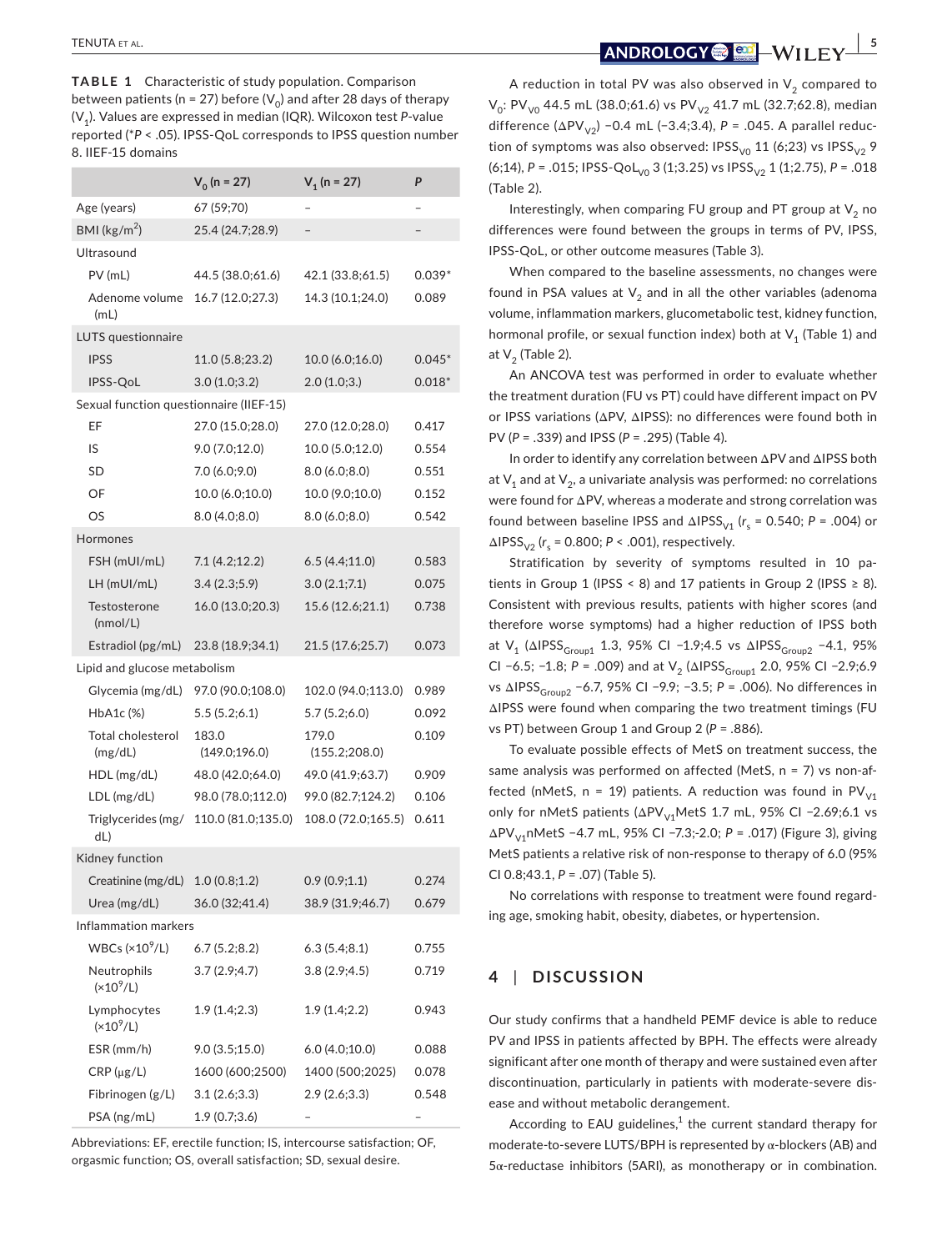**TABLE 2** Characteristic of study population. Comparison of patient measurements at baseline ( $V_0$ , n = 27) and after 4 months  $(V_2, n = 24)$ . Values are expressed in median (IQR). Wilcoxon test *P*-value reported (\**P* < .05). IPSS-QoL corresponds to IPSS question number 8. IIEF-15 domains

|                                         | $VO (n = 27)$           | $V2(n = 24)$            | P        |
|-----------------------------------------|-------------------------|-------------------------|----------|
| Ultrasound                              |                         |                         |          |
| $PV$ (mL)                               | 44.5 (38.0;61.6)        | 41.7 (32.7;62.8)        | $0.045*$ |
| Adenome volume<br>(mL)                  | 16.7 (12.0;27.3)        | 13.3 (10.6;24.5)        | 0.224    |
| LUTS questionnaire                      |                         |                         |          |
| <b>IPSS</b>                             | 11.0(5.7;3.2)           | 9.0(6.0;14.0)           | $0.015*$ |
| IPSS-QoL                                | 3.0 (1.0;3.25)          | 1.0(1.0;2.75)           | $0.018*$ |
| Sexual function questionnaire (IIEF-15) |                         |                         |          |
| EF                                      | 27.0 (15.0;28.0)        | 26.0 (17.7;29.0)        | 0.694    |
| IS                                      | 9.0 (7.0;12.0)          | 10.0 (9.0;12.0)         | 0.561    |
| SD                                      | 7.0(6.0; 9.0)           | 8.0(7.0;8.0)            | 0.235    |
| OF                                      | 10.0 (6.0;10.0)         | 10.0 (7.2;10.0)         | 0.362    |
| OS                                      | 8.0(4.0;8.0)            | 8.0(6.0;10.0)           | 0.179    |
| Hormones                                |                         |                         |          |
| FSH (mUI/mL)                            | 7.1 (4.2;12.2)          | 6.9(4.72;11.75)         | 0.148    |
| $LH$ (mUI/mL)                           | 3.4(2.3;5.9)            | 4.2(2.9;6.1)            | 0.498    |
| Testosterone<br>(mmol/L)                | 16.0 (13.0;20.3)        | 15.2 (13.3;18.7)        | 0.205    |
| Estradiol (pg/mL)                       | 25.0 (20.0;35.0)        | 20.0 (16.7;22.5)        | 0.172    |
| Lipid and glucose metabolism            |                         |                         |          |
| Glycemia (mg/dL)                        | 97.0 (90.0;108.0)       | 95.4 (90;106)           | 0.126    |
| HbA1c (%)                               | 5.5(5.2; 6.1)           | 5.5(5.3;5.9)            | 0.189    |
| Total cholesterol<br>(mg/dL)            | 183.0<br>(149.0; 196.0) | 180.4<br>(159.7; 209.6) | 0.137    |
| $HDL$ (mg/dL)                           | 48.0 (42.0;64.0)        | 50.3 (43.8;59.0)        | 0.568    |
| LDL (mg/dL)                             | 98.0 (78.0;112.0)       | 100.5 (85.4;129.9)      | 0.137    |
| Triglycerides (mg/dL)                   | 110.0 (81.0;135.0)      | 92.08 (71.7;156.0)      | 0.909    |
| Kidney function                         |                         |                         |          |
| Creatinine (mg/dL)                      | 1.0(0.8;1.2)            | 1.0(0.9;1.2)            | 0.123    |
| Urea (mg/dL)                            | 36.0 (32;41.4)          | 36.6 (30.3;42.6)        | 0.068    |
| Inflammation markers                    |                         |                         |          |
| $WBCs$ (×10 <sup>9</sup> /L)            | 6.7(5.2;8.2)            | 7.0 (5.4;7.9)           | 0.784    |
| Neutrophils<br>$(x10^9/L)$              | 3.7(2.9; 4.7)           | 3.8(3;4.9)              | 0.403    |
| Lymphocytes<br>$(x10^9/L)$              | 1.9(1.4;2.2)            | 1.8(1.1;2.3)            | 0.553    |
| ESR (mm/h)                              | 9.0(3.5;15)             | 5.0 (3;9.7)             | 0.132    |
| $CRP(\mu g/L)$                          | 1600 (600;2500)         | 1300 (600;1875)         | 0.721    |
| Fibrinogen (g/L)                        | 3.1(2.6;3.3)            | 3.0(2.5;3.5)            | 0.247    |
| PSA (ng/mL)                             | 1.9(0.7;3.6)            | 2.3(0.9; 4.7)           | 0.366    |

**TABLE 3** Characteristic of study population at  $V_2$  (n = 24). Comparison between patients who suspended therapy after 1 month (FU group, n = 15) and patients who continued therapy for other 3 months (PT group). Values are expressed in median (IQR). Mann-Whitney test *P*-value reported (\**P* < .05). IPSS-QoL corresponds to IPSS question number 8. IIEF-15 domains

|                                         | FU group ( $n = 15$ )   | PT group ( $n = 9$ )   | P     |
|-----------------------------------------|-------------------------|------------------------|-------|
| Ultrasound                              |                         |                        |       |
| $PV$ (mL)                               | 41.3 (31.6;62.8)        | 42.0 (34.3;70.1)       | 0.640 |
| Adenome volume<br>(mL)                  | 11.6 (8.9;23.6)         | 13.3 (12.5;38.0)       | 0.108 |
| LUTS questionnaire                      |                         |                        |       |
| <b>IPSS</b>                             | 9.0(6.0;14.0)           | 8.0(6.0;14.5)          | 0.770 |
| IPSS-QoL                                | 2.0(1.0;3.0)            | 1.0(1.0;2.0)           | 0.446 |
| Sexual function questionnaire (IIEF-15) |                         |                        |       |
| EF                                      | 28.0 (23.0;30.0)        | 23.0 (15.0;27.0)       | 0.073 |
| IS                                      | 10.0 (9.0;12.0)         | 10.0 (4.5;12.5)        | 0.815 |
| SD                                      | 8.0(7.0;9.0)            | 7.0 (6.0;8.0)          | 0.123 |
| OF                                      | 9.0(6.0;10.0)           | 10.0 (9.0;11.0)        | 0.084 |
| OS                                      | 8.0(4.0;10.0)           | 8.0 (6.0;9.0)          | 0.861 |
| Hormones                                |                         |                        |       |
| FSH (mUI/mL)                            | 8.7(5.2;14.0)           | 5.0(4.4;9.0)           | 0.174 |
| $LH$ (mUI/mL)                           | 5.3(3.5;7.2)            | 3.3(2.7;5.0)           | 0.104 |
| Testosterone<br>(mmol/L)                | 16.1 (13.4;21.7)        | 14.2 (10.9;16.4)       | 0.121 |
| Estradiol (pg/mL)                       | 20.6 (16.6;23.9)        | 20.5 (16.4;28.6)       | 0.097 |
| Lipid and glucose metabolism            |                         |                        |       |
| Glycemia (mg/dL)                        | 102.6 (90.0;113.4)      | 95.4 (90.4;103.5)      | 0.392 |
| HbA1c (%)                               | 5.6(5.3; 6.3)           | 5.5(5.3;5.7)           | 0.558 |
| Total cholesterol<br>(mg/dL)            | 174.4 (158.5;<br>224.3) | 182.5<br>(146.4;204.2) | 0.682 |
| $HDL$ (mg/dL)                           | 49.1 (43.3;57.2)        | 52.2 (44.3; 63.8)      | 0.411 |
| LDL (mg/dL)                             | 110.5 (85.1;132.6)      | 96.7 (78.3;127.2)      | 0.599 |
| Triglycerides (mg/dL)                   | 95.6 (83.2; 157.6)      | 81.4 (66.4;152.7)      | 0.318 |
| Kidney function                         |                         |                        |       |
| Creatinine (mg/dL)                      | 0.9(0.9;1.2)            | 1.0(0.9;1.2)           | 0.861 |
| Urea ( $mg/dL$ )                        | 33.0 (30.0;46.8)        | 39.0 (30.6;41.7)       | 0.815 |
| Inflammation markers                    |                         |                        |       |
| WBCs ( $\times 10^9$ /L)                | 7.0(5.4;8.5)            | 7.0(4.6;7.7)           | 0.548 |
| Neutrophils (×10 <sup>9</sup> /L)       | 4.0(3.0;4.9)            | 3.7(2.9;5.0)           | 0.925 |
| Lymphocytes<br>$(x10^9/L)$              | 1.8(1.5;2.3)            | 1.8(1.2;2.6)           | 0.875 |
| ESR (mm/h)                              | 7.0 (4.0-10.0)          | 3.0(2.5;7.5)           | 0.155 |
| $CRP(\mu g/L)$                          | 1500 (600-2300)         | 800 (600-1700)         | 0.446 |
| Fibrinogen (g/L)                        | $3.1(2.9-3.6)$          | 2.6(2.5;3.3)           | 0.155 |
| PSA (ng/mL)                             | 2.1(0.9;3.2)            | 4.9 (0.9;7.2)          | 0.165 |

Abbreviations: EF, erectile function; IS, intercourse satisfaction; OF, orgasmic function; OS, overall satisfaction; SD, sexual desire.

Abbreviations: EF, erectile function; IS, intercourse satisfaction; OF, orgasmic function; OS, overall satisfaction; SD, sexual desire.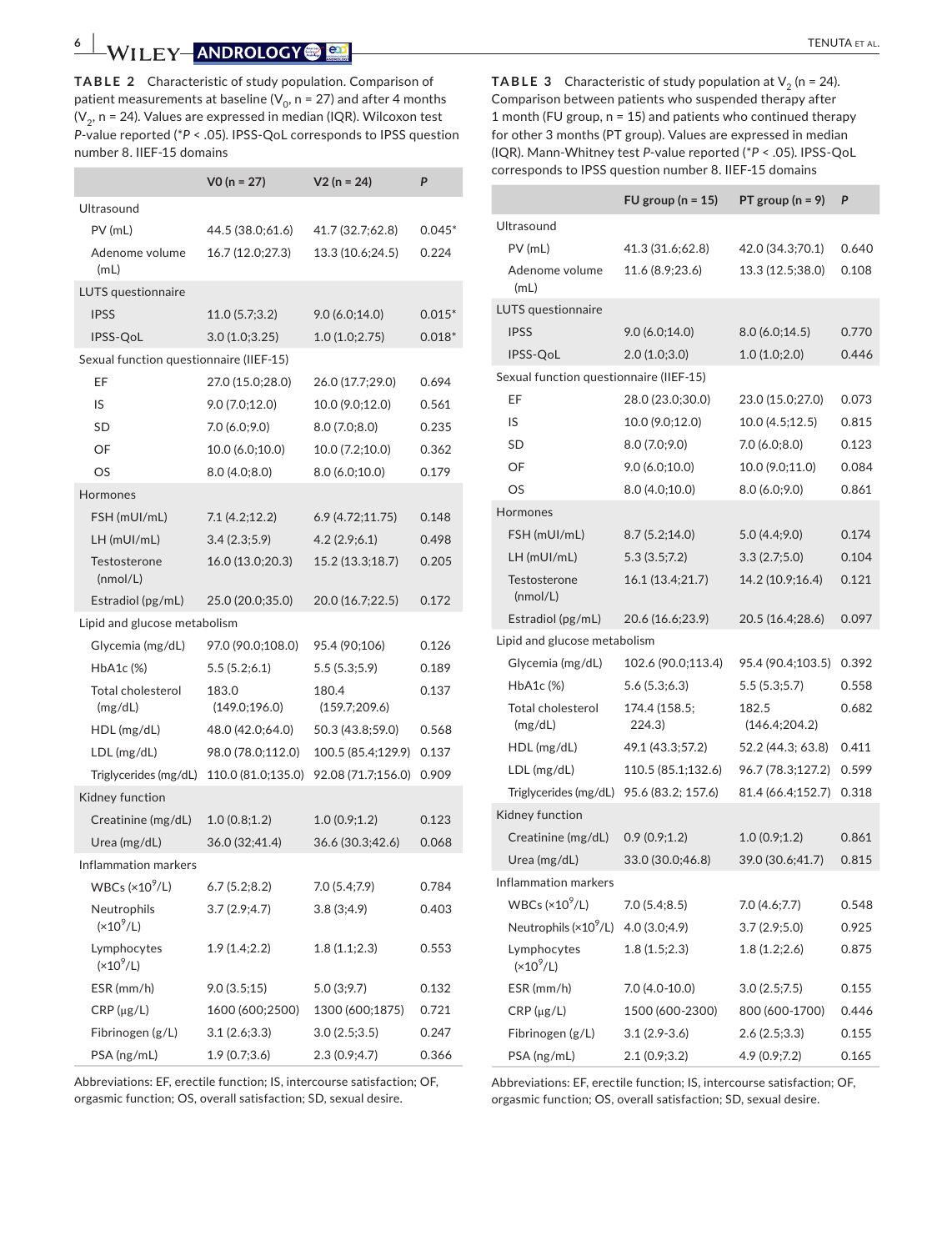median

 **<u>TENUTA ET AL.</u> <b>1999**  $\frac{1}{2}$  *1999*  $\frac{1}{2}$  *1999*  $\frac{1}{2}$  *1999*  $\frac{1}{2}$  *1999* **<b>**  $\frac{1}{2}$  *1999*  $\frac{1}{2}$  *1999*  $\frac{1}{2}$  *1999*  $\frac{1}{2}$  *1999* *1999* **<b> 1999** 

Two large randomized trials<sup>33,34</sup> and a recent meta-analysis<sup>35</sup> demonstrated that, when compared to placebo, the use of these drugs, alone and even more in combination, is able to reduce clinical BPH progression. The exponential efficacy of combined treatment depends on the different mechanism of action of these drugs. ABs improve LUTS providing prostate and bladder neck muscles relaxation, resulting in increased urine flow. 5ARIs, instead, reduce prostate (but not stromal) volume through prostate epithelium cell apoptosis by the inhibition of peripheral testosterone conversion in DHT.

However, despite their proved clinical efficacy, ABs and 5ARIs do not target one of the main triggers for BPH: the prostatic inflammatory infiltrate and consequent fibrosis.<sup>5</sup> This has been recently shown to be an independent risk factor for BPH progression, even in patients under combined therapy.<sup>36</sup>

In this regard, PEMFs therapy could play an important role adding an anti-inflammatory effect on top of the mentioned pharmacological outcomes. In particular, a pre-clinical study demonstrated the effectiveness of PEMF therapy in reducing PV in dogs affected by BPH.<sup>37</sup> To the best of our knowledge, only two human studies have used PEMF in the treatment of BPH. $^{23,24}$  So far, different devices have been used for PEMFs therapy, tailoring treatment duration according to tissue-specific conductivity and field strengths produced by the device used. In this context, our device was selected taking into account its specific technical features.<sup>38</sup>

Giannakopoulos et al<sup>24</sup> evaluated PEMFs against  $\alpha$ -blockers (AB), demonstrating a reduction of IPSS together with PV in patients treated with electromagnetic waves. However, one of the limitations

**TABLE 4** ANCOVA models for comparisons of group with different time of therapies (FU group = 1 month vs PT group = 4 months) as fixed factor and basal PV and basal IPSS as covariates, respectively. Values represent the estimated marginal medians (lower-upper limit of 95% CI)

|                                | FU group $(n = 9)$  | PT group ( $n = 15$ ) |       |
|--------------------------------|---------------------|-----------------------|-------|
| $\Delta PV_{V2-V0}$ (mL)       | $0.9$ (-2.8;5.0)    | $-2.4(-6.8;1.7)$      | 0.339 |
| $\Delta$ IPSS <sub>V2-V0</sub> | $-1$ ( $-7.2;2.5$ ) | $-3(-11; -1.5)$       | 0.295 |

of this study was the difference in basal PV among the treatment groups: the PEMF group's PV was lower than the minimum threshold (40 mL) needed to justify a first-line medical treatment prescription, according to EAU Guidelines. $<sup>1</sup>$  In our cohort, the baseline median</sup> PV was 44.5 mL. Elgohary and Tantawy<sup>23</sup> also evaluated PEMF treatment, alone or in combination with pelvic floor exercises, compared to placebo. PEMF effects resulted in a reduction of IPSS and post-urination residue together with increased urinary flow. No evaluation of PV was performed in this study.

Confirming these results, our analysis demonstrated a median PV reduction of 5.4% after one month of PEMF treatment, accompanied by IPSS and QoL improvement both at  $V_1$  and at  $V_2$ .

We need to acknowledge that  $V_2$  data include both patients who continued therapy (PT group) and those who stopped after one month (FU group). However, no differences were found between the two groups in terms of PV and IPSS reduction. We therefore could speculate that those PEMFs effects, achieved shortly after one month, are independent from treatment duration, being maintained also over time. This finding can be affected by the small sample size and should be confirmed in larger cohorts.

PSA values did not change throughout the study. However, the values showed a tendency toward increase in PT group, even if not statistically significant. If in the one hand this could simply be due to the small sample size, on the other hand this finding could be judged as an increase secondary to tissue remodeling during PEMFs' therapy. Larger cohort and longer follow-up evaluation are needed to confirm these data.

Notably, IPSS improvement is not associated with adenoma volume reduction, which is likely to be responsible for BPH symptoms. However, as previously mentioned, there is recent evidence supporting the finding that symptoms improvement is strongly related to the reduction of chronic low-grade inflammation in glandular parenchyma besides adenoma volume itself.<sup>5,6,8,39-41</sup> This is confirmed also by Serenoa repens efficacy studies<sup>42</sup> where the direct anti-inflammatory effect represented a further potential advantage to improve storage and voiding LUTS, regardless of PV reduction.



10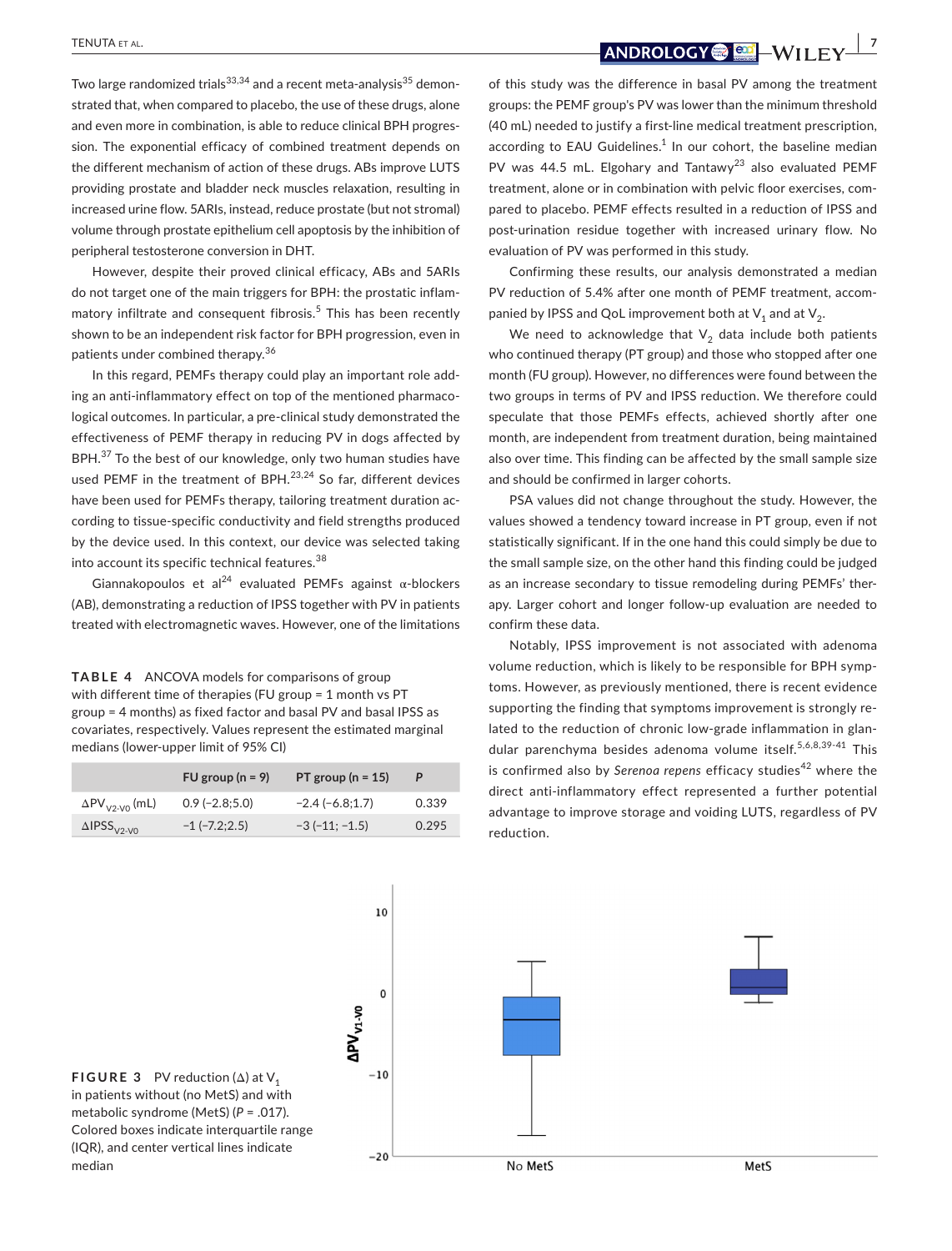**TABLE 5** Relation between MetS and PV response to therapy. Values in the table represent the number of patients and percentages in parentheses. Responders were defined as patients having a reduction in PV higher than the median delta at the respective visit ( $\Delta PV_{V1}$  = PV<sub>1</sub>-PV<sub>0</sub>,  $\Delta PV_{V2}$  = P<sub>V2</sub>-P<sub>V0</sub>). Relative risk 6.0 (95% CI 0.8;43.1) is higher in MetS patients

| $nMets (n = 19)$ |
|------------------|
|                  |
|                  |
|                  |

*Note:* Relative risk 6.0 (95% CI 0.8;43.1, *P* = .07).

Bearing all these evidences in mind, it is necessary to identify those patients who are more inclined to benefit from this treatment, in order to plan a tailored therapy. Confirming the hypothesis that more severe symptoms would be more prone to improve after PEMFs therapy, our results showed that patients with moderate-severe grade LUTS are more likely to respond, as the greater improvement measured in our cohort was in patients with IPSS ≥ 8 compared to those with mild symptoms at baseline.

In addition, the metabolic profile should also be evaluated in the treatment choice. In fact, MetS was a negative prognostic factor regarding the response to treatment in our patients: being affected by MetS gave 6-times greater risk of not responding to therapy. In line with this result, a greater reduction in PV was measured in nMetS patients. This result has already been reported in literature in the evaluation of BPH response to traditional medical treatment.<sup>43</sup> A possible explanation involves MetS as a chronic systemic inflammatory state, which represents continuous stimulation of glandular proliferation, and therefore reduces the efficacy of a localized and temporary anti-inflammatory treatment. Therefore, in these patients, a preliminary treatment aimed to improve metabolic control could ensure higher therapeutic efficacy.

Electromagnetic waves have been widely demonstrated to be safe and side effect-free. No local or systemic adverse effects were reported through the trial, and both sexual function and gonadal hormonal profile remained unchanged throughout the study. In this context, AB and 5ARI have been reported to be safe and effective but not free from side effects (such as dizziness, orthostatic hypotension, increased fall risk, erectile dysfunction, ejaculation disorders, reduction of sexual desire) that may reduce quality of life and, consequently, patient adherence to therapies. Furthermore, 5ARI has been very recently associated with a modest increase in development of type 2 diabetes, $44$  worsening the metabolic condition and therefore, probably, prostatic inflammation.

Our study also showed a good compliance without patients' discomfort. The device used was small, portable, and easy to apply at home by the patient himself. In the previously mentioned studies, $^{23,24}$  both of the devices required hospital admission and administration by healthcare professionals with longer daily treatment duration (30 minutes in-office application 5 days/week).

In summary, if confirmed in larger trials, PEMF may represent a safe and relatively inexpensive add-on procedure to medical treatment, which can be very useful mainly in elderly men with

multimorbidity and consequent polypharmacy.<sup>45</sup> However, the improvement we obtained using PEMF was still relatively small when compared to medical treatment or surgery. In this context, further trials aiming to compare the long-term effect of PEMF vs medical therapy in larger cohorts are warranted to better understand the utility of PEMF in clinical management of BPH.

Our study did have limitations: this was a pilot study on a very small sample size and without a control group. This may limit the interpretation of results. Randomized controlled studies with a larger cohort are certainly needed to confirm our results. Finally, it is critical to confirm PEMF action on the prostate, identifying molecular pathways and specific prostatic inflammation markers involved in the damage that can be modulated with PEMF therapy.

## **5** | **CONCLUSIONS**

The present trial represented the first attempt to use a portable 4-12Hz PEMF device for BPH therapy. PEMF was able to reduce PV after 28 consecutive days of therapy.

Our study reported that PEMF provided a highly compliant, safe, side effect-free therapy which resulted in the reduction of PV and improvement of symptoms in a short time with no side effects in hormonal and sexual function. Patients with moderate-to-severe LUTS and without MetS appear to be the most likely to benefit from this treatment.

Although results should be confirmed, PEMF could represent an effective, short-term, non-pharmacological add-on therapy for BPH and LUTS in order to improve therapeutic outcomes. Larger randomized clinical trials are needed to confirm these findings and to identify more accurate predictive factors of treatment response.

#### **ACKNOWLEDGMENTS**

The authors are deeply grateful to Parsemus Foundation for financial assistance, and interest in this study. Particularly, the authors want to sincerely acknowledge Linda Brent for study continuous support, and language revision. The authors are also grateful to Physiomed Elektromedizin AG, Germany for supplying Magcell® Microcirc and for technical support. Finally, authors wish to express their sincere thanks to all patients participating in the study.

#### **CONFLICT OF INTEREST**

The authors declare that there is no conflict of interest regarding the publication of this article.

#### **AUTHORS' CONTRIBUTIONS**

MT and MGT involved in conception, design, and coordination of the study, acquisition, analysis and interpretation of data, draft of the article and critical revision for important intellectual content. PM, LL, and FS involved in acquisition of data, patient's enrollment and follow-up. CP involved in acquisition of data, analysis,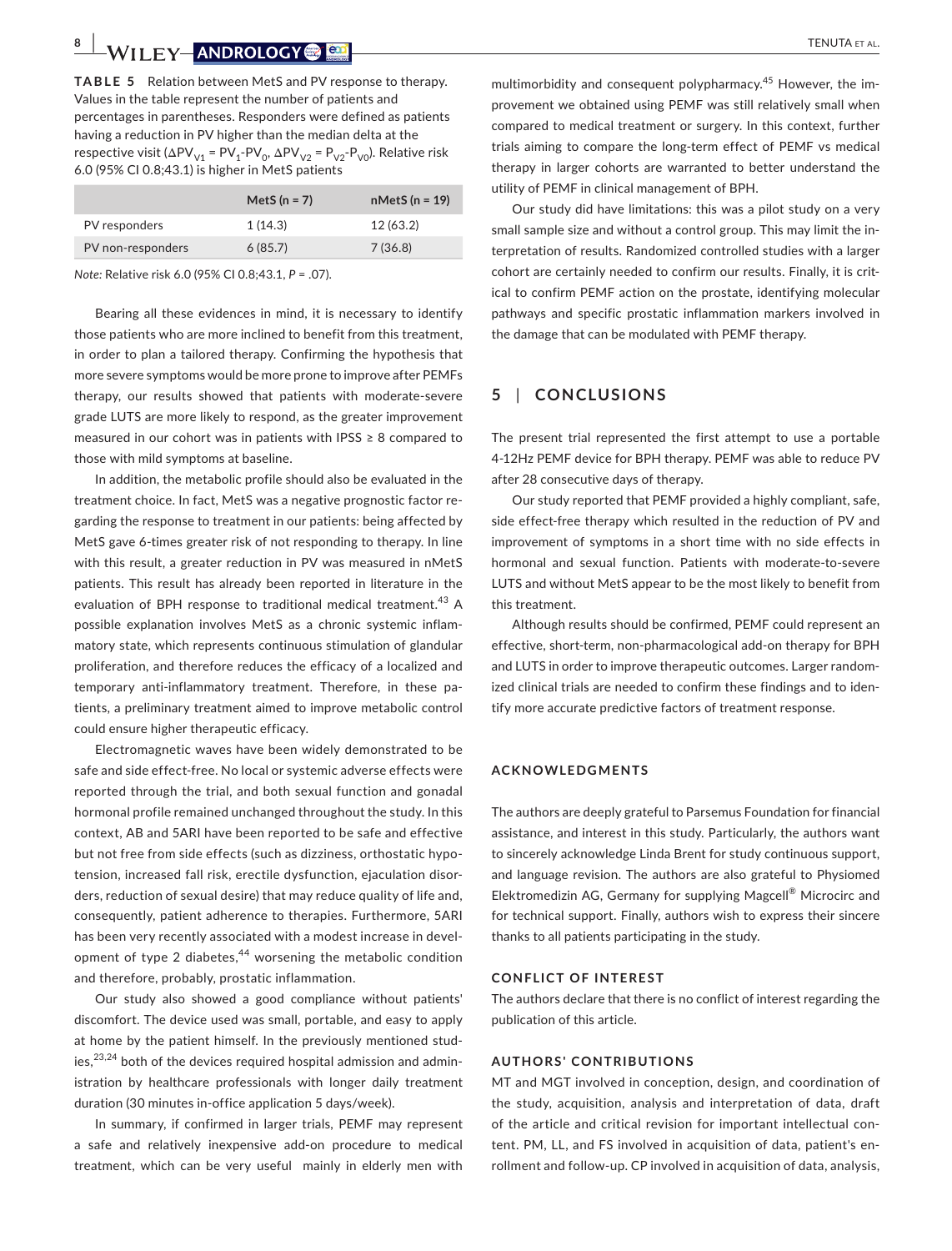interpretation, and critical revision of data. GF and VO involved in acquisition of data and US performance. FN involved in patient's enrollment, critical revision of the article for important intellectual content, and final approval of the version to be published. DG involved in conception and design, acquisition of data, and interpretation and critical revision of data, and final approval of the version to be published. AL involved in critical revision of the article for important intellectual content and final approval of the version to be published. AMI involved in conception and design, acquisition, analysis, and interpretation of data, draft of the article, critical revision for important intellectual content, and final approval of the version to be published. RP involved in acquisition, analysis and interpretation of data draft of the article and critical revision for important intellectual content, and final approval of the version to be published.

### **ORCID**

*Marta Tenuta* <https://orcid.org/0000-0002-7476-0737> *Daniele Gianfrilli* <https://orcid.org/0000-0002-2682-8266> *Andrea M. Isi[dori](https://orcid.org/0000-0001-7808-5735)* <https://orcid.org/0000-0002-9037-5417> *Riccardo Pofi* <https://orcid.org/0000-0001-7808-5735>

#### **REFERENCES**

- 1. Gratzke C, Bachmann A, Descazeaud A, et al. EAU Guidelines on the assessment of non-neurogenic male lower urinary tract symptoms including benign prostatic obstruction. *Eur Urol*. 2015;67:1099-1109.
- 2. Gravas S. Prostate volume as a risk factor for lower urinary tract symptoms: the quest continues. *Eur Urol*. 2016;69:892-893.
- 3. Ngai HY, Yuen KS, Ng CM, Cheng CH, Chu SP. Metabolic syndrome and benign prostatic hyperplasia: an update. *Asian J Urol*. 2017;4:164-173.
- 4. Gianfrilli D, Pierotti S, Pofi R, Leonardo C, Ciccariello M, Barbagallo F. Sex steroid metabolism in benign and malignant intact prostate biopsies: individual profiling of prostate intracrinology. *Biomed Res Int*. 2014;2014:464869.
- 5. Ficarra V, Rossanese M, Zazzara M, et al. The role of inflammation in lower urinary tract symptoms (LUTS) due to benign prostatic hyperplasia (BPH) and its potential impact on medical therapy. *Curr Urol Rep*. 2014;15:463.
- 6. Gandaglia G, Briganti A, Gontero P, et al. The role of chronic prostatic inflammation in the pathogenesis and progression of benign prostatic hyperplasia (BPH). *BJU Int*. 2013;112:432-441.
- 7. Gacci M, Sebastianelli A, Salvi M, et al. Benign prostatic enlargement can be influenced by metabolic profile: results of a multicenter prospective study. *BMC Urol*. 2017;17:22.
- 8. Mishra VC, Allen DJ, Nicolaou C, et al. Does intraprostatic inflammation have a role in the pathogenesis and progression of benign prostatic hyperplasia? *BJU Int*. 2007;100:327-331.
- 9. Kohnen PW, Drach GW. Patterns of inflammation in prostatic hyperplasia: a histologic and bacteriologic study. *J Urol*. 1979;121:755-760.
- 10. Di Silverio F, Gentile V, De Matteis A, et al. Distribution of inflammation, pre-malignant lesions, incidental carcinoma in histologically confirmed benign prostatic hyperplasia: a retrospective analysis. *Eur Urol*. 2003;43:164-175.
- 11. Berger AP, Kofler K, Bektic J, et al. Increased growth factor production in a human prostatic stromal cell culture model caused by hypoxia. *Prostate*. 2003;57:57-65.

 **<u>TENUTA ET AL.</u> <b>1999** - WILLEN CONTROLLER CONTROLLER CONTROLLER CONTROLLER CONTROLLER CONTROLLER CONTROLLER CONTROLLER CONTROLLER CONTROLLER CONTROLLER CONTROLLER CONTROLLER CONTROLLER CONTROLLER CONTROLLER CONTROLLER C

- 12. Ropiquet F, Giri D, Lamb DJ, Ittmann M. FGF7 and FGF2 are increased in benign prostatic hyperplasia and are associated with increased proliferation. *J Urol*. 1999;162:595-599.
- 13. Frey AH. Differential biologic effects of pulsed and continuous electromagnetic fields and mechanisms of effect. *Ann N Y Acad Sci*. 1974;238:273-279.
- 14. Markov MS. Expanding use of pulsed electromagnetic field therapies. *Electromagn Biol Med*. 2007;26:257-274.
- 15. Hug K, Roosli M. Therapeutic effects of whole-body devices applying pulsed electromagnetic fields (PEMF): a systematic literature review. *Bioelectromagnetics*. 2012;33:95-105.
- 16. Pilla AA, Muehsam DJ, Markov MS, Sisken BF. EMF signals and ion/ ligand binding kinetics: prediction of bioeffective waveform parameters. *Bioelectrochem Bioenerg*. 1999;48:27-34.
- 17. Strauch B, Herman C, Dabb R, Ignarro LJ, Pilla AA. Evidence-based use of pulsed electromagnetic field therapy in clinical plastic surgery. *Aesthet Surg J*. 2009;29:135-143.
- 18. Yap TL, Brown C, Cromwell DA, van der Meulen J, Emberton M. The impact of self-management of lower urinary tract symptoms on frequency-volume chart measures. *BJU Int*. 2009;104:1104-1108.
- 19. Roehrborn CG, Siami P, Barkin J, et al. The effects of combination therapy with dutasteride and tamsulosin on clinical outcomes in men with symptomatic benign prostatic hyperplasia: 4-year results from the CombAT study. *Eur Urol*. 2010;57:123-131.
- 20. Sterling J, Farber N, Gupta NK. Comparing outcomes of medical management and minimally invasive surgical techniques for lower urinary tract symptoms due to BPH. *Curr Urol Rep*. 2019;20:29.
- 21. DeWitt-Foy ME, Gill BC, Ulchaker JC. Cost comparison of benign prostatic hyperplasia treatment options. *Curr Urol Rep*. 2019;20:45.
- 22. Borchert A, Leavitt DA. A review of male sexual health and dysfunction following surgical treatment for benign prostatic hyperplasia and lower urinary tract symptoms. *Curr Urol Rep*. 2018;19:66.
- 23. Elgohary HM, Tantawy SA. Pulsed electromagnetic field with or without exercise therapy in the treatment of benign prostatic hyperplasia. *J Phys Ther Sci*. 2017;29:1305-1310.
- 24. Giannakopoulos XK, Giotis C, Karkabounas S, et al. Effects of pulsed electromagnetic fields on benign prostate hyperplasia. *Int Urol Nephrol*. 2011;43:955-960.
- 25. Mottet N, Bellmunt J, Bolla M, et al. EAU-ESTRO-SIOG guidelines on prostate cancer. Part 1: screening, diagnosis, and local treatment with curative intent. *Eur Urol*. 2017;71:618-629.
- 26. Gwechenberger M, Rauscha F, Stix G, Schmid G, Strametz-Juranek J. Interference of programmed electromagnetic stimulation with pacemakers and automatic implantable cardioverter defibrillators. *Bioelectromagnetics*. 2006;27:365-377.
- 27. Simon R. Optimal two-stage designs for phase II clinical trials. *Control Clin Trials*. 1989;10:1-10.
- 28. Barry MJ, Fowler FJ, O'Leary MP, et al. The American urological association symptom index for benign prostatic hyperplasia. *J Urol*. 1992;148(5 Part 1):1549-1557; discussion 1564.
- 29. Johnson TV, Abbasi A, Ehrlich SS, et al. IPSS quality of life question: a possible indicator of depression among patients with lower urinary tract symptoms. *Can J Urol*. 2012;19:6100-6104.
- 30. Lechevallier E, Eghazarian C, Ortega JC, Roux F, Coulange C. Effect of digital rectal examination on serum complexed and free prostate-specific antigen and percentage of free prostate-specific antigen. *Urology*. 1999;54:857-861.
- 31. Rodriguez-Rubio FI, Robles JE, Gonzalez A, et al. Effect of digital rectal examination and flexible cystoscopy on free and total prostate-specific antigen, and the percentage of free prostate-specific antigen. Differences between two PSA assays. *Eur Urol*. 1998;33:255-260.
- 32. Lee JS, Chung BH. Transrectal ultrasound versus magnetic resonance imaging in the estimation of prostate volume as compared with radical prostatectomy specimens. *Urol Int*. 2007;78:323-327.